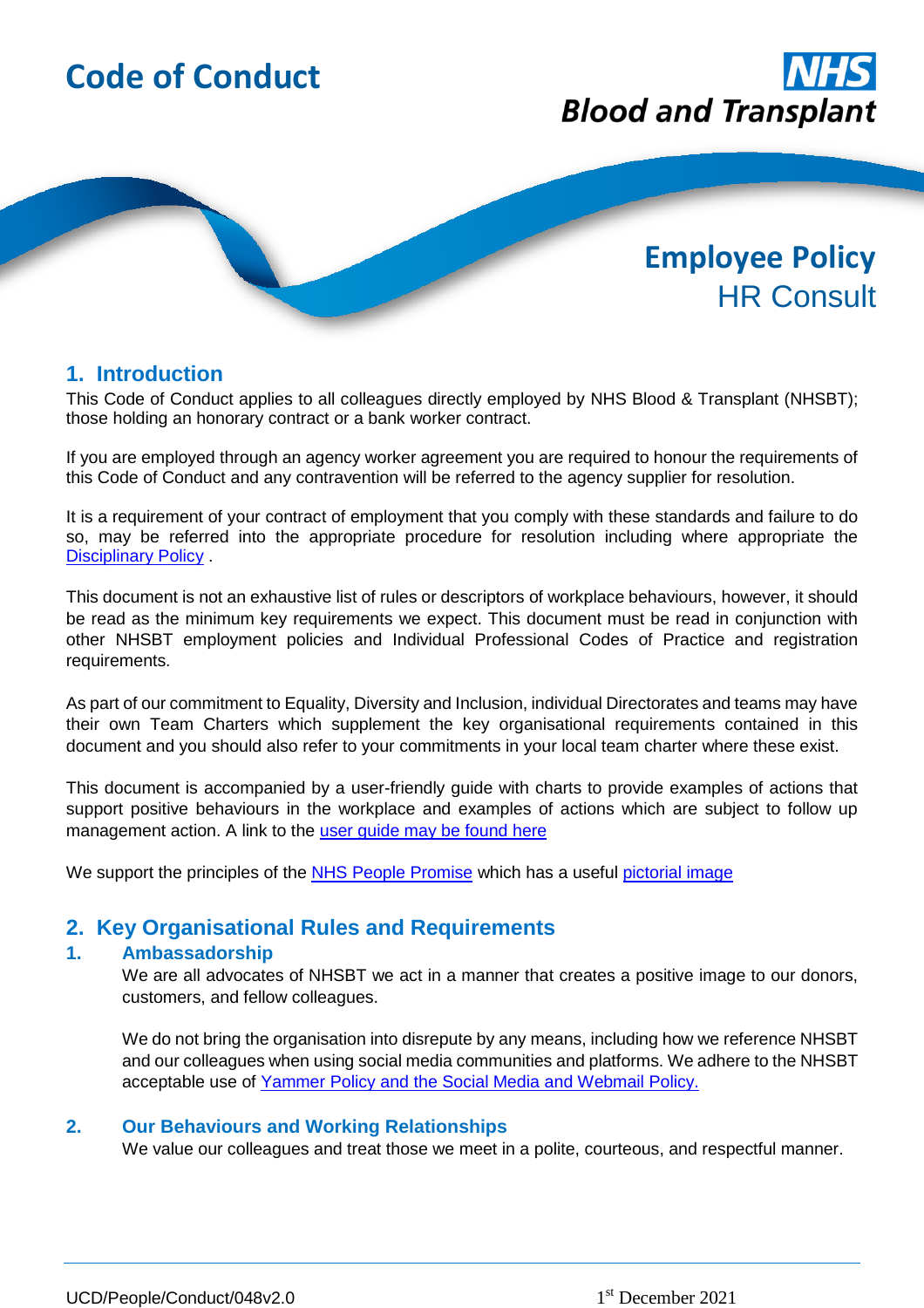We promote a workplace which recognises and respects individual difference and rejects bullying and harassment as destructive, to the recipient, the harasser, and the organisation.

We do not tolerate abusive and/or threatening language or behaviour, acts of harassment, victimisation, or discrimination. We are clear that any such behaviour is unacceptable and will be met with a 'zero tolerance' response.

We recognise our individual responsibility to report such behaviours to the relevant level of management to address.

We have a [Dignity at Work Policy](https://peoplefirst.nhsbt.nhs.uk/Policies/dignity-at-work.htm) to process dignity at work complaints and reach a resolution.

Details of positive workplace behaviours are set out in our [user friendly guide.](https://peoplefirst.nhsbt.nhs.uk/NHSBT-DOCUMENT-LIBRARY/PoliciesandSupportingDocs/Guidance-Code-of-Conduct-Tool.pdf)

Behaviours which are investigated and found to contravene dignity at work will be referred into the appropriate process for resolution, which may include the [Disciplinary Policy.](https://peoplefirst.nhsbt.nhs.uk/Policies/disciplinary.htm)

# **3. Our Professional Practice**

We follow and apply the professional Code of Practice, which is relevant to our professional registration and practice, including th[e NMC \(Nursing and Midwifery Council\) Code for Nurses,](https://www.nmc.org.uk/standards/code/) [The](https://www.porthosp.nhs.uk/about-us/policies-and-guidelines/policies/HR/Code%20of%20Conduct%20for%20NHS%20Managers.pdf)  [NHS \(National Health Service\) Managers Code,](https://www.porthosp.nhs.uk/about-us/policies-and-guidelines/policies/HR/Code%20of%20Conduct%20for%20NHS%20Managers.pdf) the [HCPC \(Health & Care Professions Council\)](https://www.hcpc-uk.org/standards/standards-of-conduct-performance-and-ethics/)  [Code](https://www.hcpc-uk.org/standards/standards-of-conduct-performance-and-ethics/) for scientific colleagues and the [GMC \(Good Medical Practice\) Code.](https://www.gmc-uk.org/ethical-guidance/ethical-guidance-for-doctors/good-medical-practice)

We read and maintain compliance with our professional code and registration requirements and understand that failure to maintain compliance and [registration](https://peoplefirst.nhsbt.nhs.uk/NHSBT-DOCUMENT-LIBRARY/PoliciesandSupportingDocs/Policy-Professional-Registration.pdf) may impact on our employment status and/or conduct record.

# **4. Our Work Performance**

We are employed to perform specific tasks and responsibilities on behalf of the organisation, and we discharge these duties efficiently, to the best of our ability, responding to reasonable instructions from our manager and in accordance with standards and procedures that have been prescribed locally.

We are flexible in our response to reasonable requests and instructions in how we carry out our duties and acknowledge that these duties may vary over time to meet changing service needs.

We follow the rules for granting of [annual leave,](https://peoplefirst.nhsbt.nhs.uk/Annual-Leave-and-Absence/annual-leave.htm) [notification of sickness absence](https://peoplefirst.nhsbt.nhs.uk/NHSBT-DOCUMENT-LIBRARY/PoliciesandSupportingDocs/Policy-AttendancePolicy.pdf) and the [requirement to attend occupational health appointments,](https://peoplefirst.nhsbt.nhs.uk/Wellbeing/occupational-health-oh.htm) Further detail is available in the [Attendance Policy](https://peoplefirst.nhsbt.nhs.uk/Policies/attendance.htm) and the [Time off Work Policy](https://peoplefirst.nhsbt.nhs.uk/Policies/time-off-work.htm)

We do our work safely, with attention to detail and follow the relevant work Processes provided. We ensure that we are not negligent in our duties and our duty of care.

We report errors in work and work processes to ensure that we safeguard the safety of others and minimise the risk of harm.

We support and follow the principles of [Just Culture](https://peoplefirst.nhsbt.nhs.uk/Policies/just-culture.htm) in examining errors in the workplace.

Deliberate actions disregarding laid down standards, policies and procedures resulting in a threat to the health or well-being of others, NHSBT property or others, or which discredits NHSBT or a colleague is subject to investigation.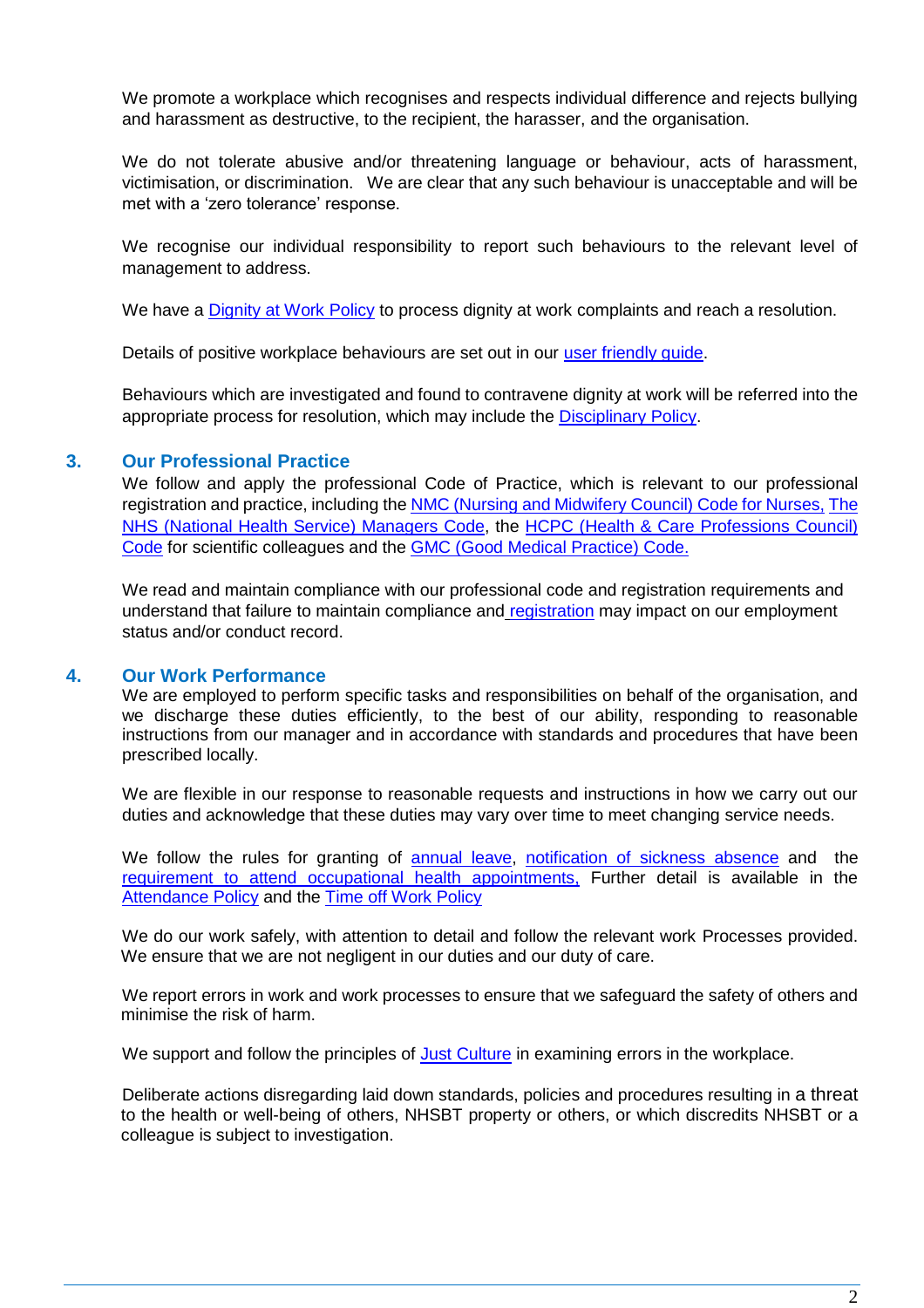# **5. Our participation in Performance and Development feedback review**

We are provided with and participate in open and constructive feedback on work objectives, training, and career development through a [Personal Development and Performance Review](https://peoplefirst.nhsbt.nhs.uk/pdpr.htm) This enables us to have career planning conversations with our manager.

# **6. Health & Safety**

We follo[w Health and Safety procedures](https://peoplefirst.nhsbt.nhs.uk/Safety-at-Work/) to safeguard our safety and that of our colleagues, donors, patients, and the public.

# **7. Our General Fitness for Duty**

We discharge our responsibilities safely, efficiently, and effectively, and attend work in a fit state to work.

We do not report for duty under the influence of alcohol, drugs, or other substances.

We are aware that the consumption of alcohol, or the misuse of drugs or other substances is not permitted during any period of duty and is subject to suspension from work.

We report personal or medical problems associated with the use of alcohol, drugs, or other substances to enable the organisation to examine access to appropriate advice and support.

For further details refer to the **Alcohol, Drug and Substance Abuse Policy**.

#### **8. Our responsibility to maintain confidentiality and safeguard protection of data**

We may encounter confidential information during our work, concerning service activities, intellectual property of NHSBT, and personal information for donors, patients & colleagues.

We ensure that we do not commit or, by failing to act, allow any data security or confidentiality breach and we immediately report a data breach of which we become aware.

Details of the relevant policy requirements may be accessed below: [Confidentiality and Data Protection Policy](https://nhsbloodandtransplant.sharepoint.com/:w:/r/sites/ControlledDocumentsLibrary/_layouts/15/doc2.aspx?sourcedoc=%7B65D0B8FA-A350-40C7-81BD-F8AD90319FCE%7D&file=POL2.docx&action=default&mobileredirect=true&CID=998DD3D6-B2D1-4B93-A196-53273460AFB6&wdLOR=c30947D89-DE7B-4892-842F-3BC2A5D128F7) [Information Security Policy](https://nhsbloodandtransplant.sharepoint.com/:w:/r/sites/ControlledDocumentsLibrary/_layouts/15/doc2.aspx?sourcedoc=%7BFEA53A1E-2549-46BA-8723-DD4666FE3593%7D&file=POL10.docx&action=default&mobileredirect=true&CID=B9743E9B-C2B3-4EDF-85C1-E4EA3C67E4AA&wdLOR=c8B6C4759-C239-4435-9F4F-82409265CCBC) [Acceptable Use Policy IT Systems](https://nhsbloodandtransplant.sharepoint.com/sites/ControlledDocumentsLibrary/Effective%20Documents/Forms/Controlled%20Documents.aspx?id=%2Fsites%2FControlledDocumentsLibrary%2FEffective%20Documents%2FPOL19%2Epdf&parent=%2Fsites%2FControlledDocumentsLibrary%2FEffective%20Documents)

#### **9. Our Dress Code**

As ambassadors of NHSBT, we wear uniforms as provided and follow the Uniform and Standard [Dress Policy](https://peoplefirst.nhsbt.nhs.uk/NHSBT-DOCUMENT-LIBRARY/PoliciesandSupportingDocs/Policy-Uniform-and-Standard-Dress-Policy.pdf)

We wear acceptable clothing and apply personal hygiene appropriate to the environment in which we are working, and which will not cause offence to our donors, patients, or colleagues.

# **10. Acceptance of Gifts and Declaration of Interests**

We follow the organisational rules and policies [on declaration of interests](https://peoplefirst.nhsbt.nhs.uk/Pay-Benefits-and-Pensions/declaration-of-interests.htm) and report if we have close relatives or associates or a personal interest in a business or activity involved in procurement process or securing business with NHSBT

We ensure that we do not accept gifts, money, hospitability, or trips that could be construed as inducement or reward.

# **11 Physical Assault, Wilful or Malicious Damage and Theft.**

We ensure that we do not undertake actions of physical contact with donors, patients and colleagues, other than appropriate manual handling or other clinical duties for which we have been trained and forms part of our duties of employment.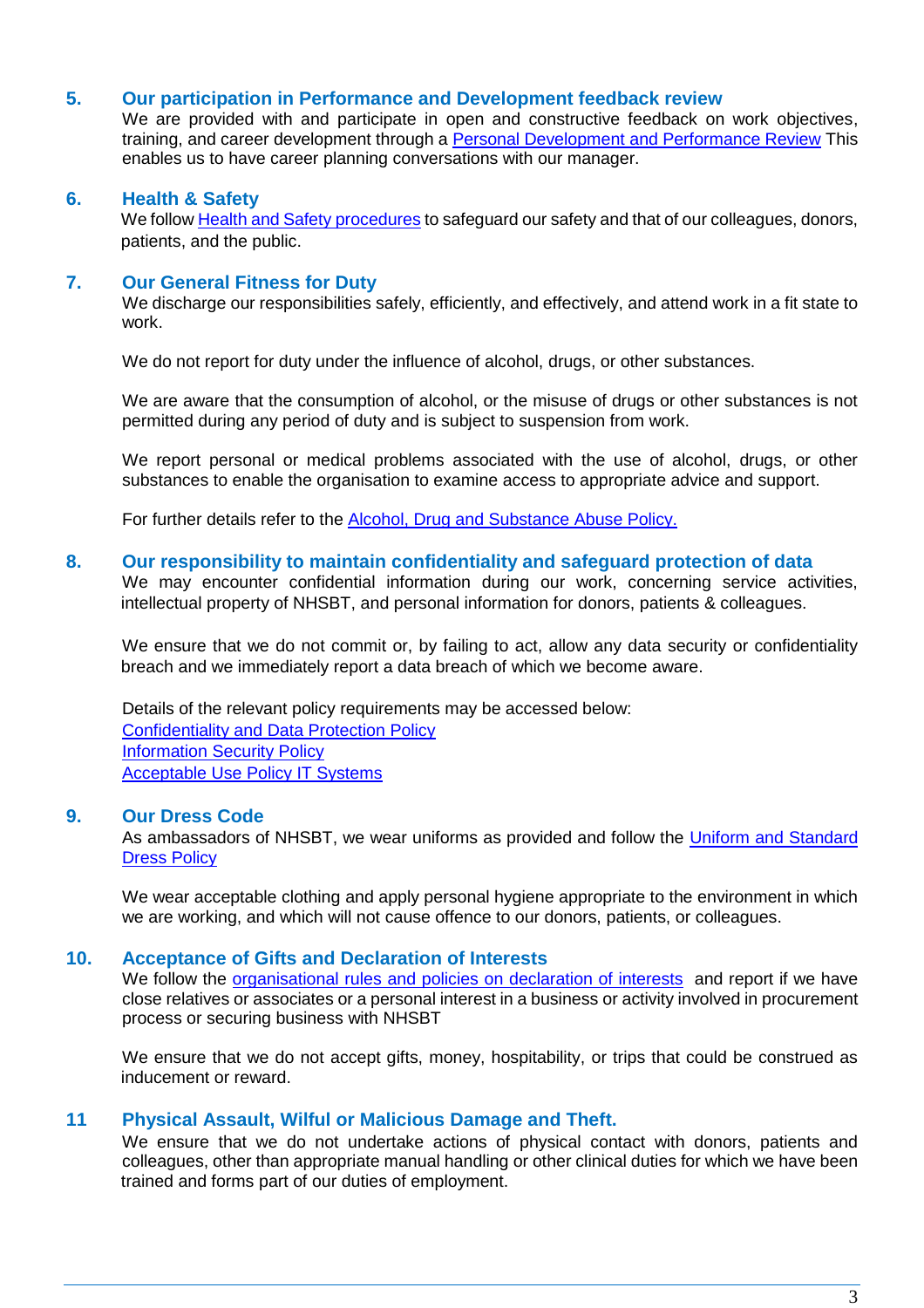Alleged physical assault will result in assessment of the need for any immediate actions (including suspension) ahead of investigation via the [Disciplinary Policy](https://peoplefirst.nhsbt.nhs.uk/NHSBT-DOCUMENT-LIBRARY/PoliciesandSupportingDocs/Policy-DisciplinaryPolicy.pdf) and appropriate resolution.

We treat all property belonging to the organisation, colleagues, patients, donors, and NHSBT with respect.

Deliberate or wilful damage or theft of property is treated seriously and is subject to investigation.

# **12. Criminal Offences**

We provide details of criminal offences when applying for NHSBT roles covered by the [Disclosure](https://peoplefirst.nhsbt.nhs.uk/Recruiting/pre-appointment-checks.htm)  [and Barring Service Code of Practice](https://peoplefirst.nhsbt.nhs.uk/Recruiting/pre-appointment-checks.htm) and in line with other relevant legislation.

We notify our manager if we receive a caution, are charged with, or convicted of a criminal offence.

Further advice on the handling of criminal offences and convictions should be referred to the HR (Human Resource) team via [HR Direct](https://peoplefirst.nhsbt.nhs.uk/Contact-Us/contact-us.htm)

We act with honesty in our [payment, travel and expenses claims](https://peoplefirst.nhsbt.nhs.uk/Pay-Benefits-and-Pensions/) and adhere to the requirements of the [Anti-Fraud, Bribery and Corruption Policy](https://peoplefirst.nhsbt.nhs.uk/NHSBT-DOCUMENT-LIBRARY/PoliciesandSupportingDocs/Policy-Anti-Fraud-Bribery-and-Corruption.pdf)

# **13. Outside Employment/Activities**

We act responsibly to ensure that other employment that we hold outside of NHSBT does not impact on our ability to carry out duties with NHSBT or impact on the reputation of NHSBT.

We notify our manager of any secondary employment we have outside of NHSBT so that working time considerations or potential conflict of interest may be considered and discussed.

# **14. Representing NHSBT on External Groups or Bodies**

Where we represent NHSBT on external groups or bodies we do this professionally and in a manner that will not bring NHSBT into disrepute.

We keep our manager informed of decisions taken by the external body that may affect NHSBT services or require change in process or practice.

We represent the position held by NHSBT at the time of the meetings and confirm any potential impact of considered changes.

#### **15**. **Management Responsibilities**

As managers we comply with the [NHS Code of Conduct for Managers](https://www.porthosp.nhs.uk/about-us/policies-and-guidelines/policies/HR/Code%20of%20Conduct%20for%20NHS%20Managers.pdf)

We are guided by the principles of the [NHS People Promise](https://www.england.nhs.uk/ournhspeople/online-version/lfaop/our-nhs-people-promise/)

We have a responsibility to address conduct which does not meet the organisational rules and standards of behaviours expected in the workplace and to seek advice as required from the People Directorate HR team.

We have a responsibility to manag[e work performance,](https://peoplefirst.nhsbt.nhs.uk/Policies/capability.htm) [conduct of our teams](https://peoplefirst.nhsbt.nhs.uk/Policies/disciplinary.htm) and to provide access to colleague objective setting and career development using the [Personal Development and](https://peoplefirst.nhsbt.nhs.uk/NHSBT-DOCUMENT-LIBRARY/Learning-Development/Policy-PDPR-policy.pdf)  [Performance Review framework.](https://peoplefirst.nhsbt.nhs.uk/NHSBT-DOCUMENT-LIBRARY/Learning-Development/Policy-PDPR-policy.pdf)

#### **16**. **Further advice and Support**

Further advice & support on the application of the Code of Conduct may be obtained through referring your query to **HR Direct**